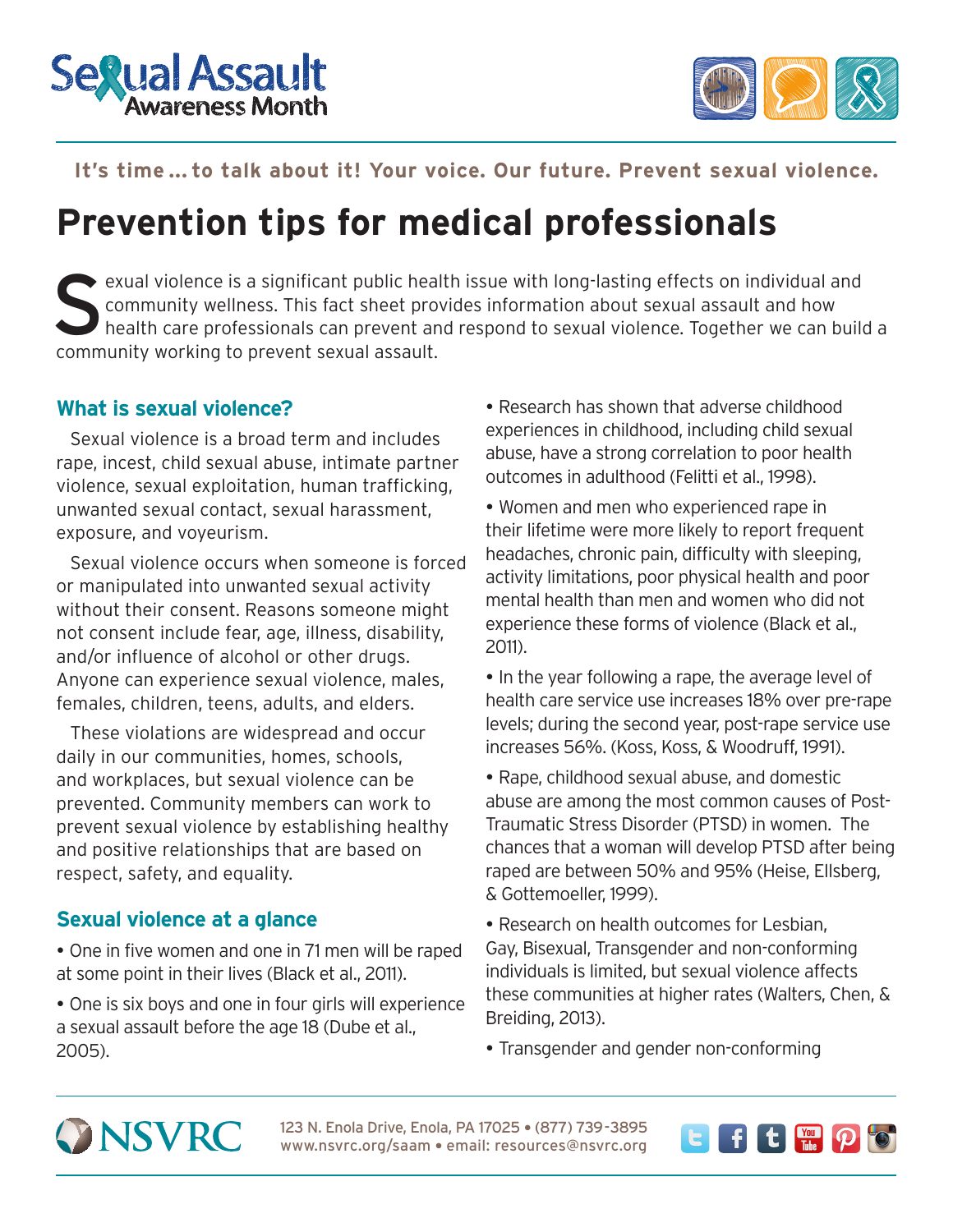



**IT'S TIME ... TO TALK ABOUT IT'S TIME ...** 

#### **It's time ... to talk about it! Your voice. Our future. Prevent sexual violence.**

people frequently experience discrimination when accessing health care, from disrespect and harassment to violence and outright denial of service. Race, income, employment status and education are also barriers in the health care setting (Grant, Mottet, & Tanis, 2010).

#### **Your role in prevention**

As a health care professional, you have a critical role in helping patients lead healthy and happy lives. You may be one of the first people a victim chooses to talk to about healthy sexual development or an experience of sexual violence. To improve the response to and prevention of sexual violence in your community:

 Learn more about the scope and impact of sexual violence. For resources, visit: [www.nsvrc.org/projects/healthcare-initiative](http://www.nsvrc.org/projects/healthcare-initiative)

 Enhance your ability to identify risk factors for victimization or perpetration. Develop protocols and practice comprehensive assessments of patients for sexual violence. Learn more: *Assessing patients for sexual violence: A guide for health care providers*  (NSVRC 2011 [www.nsvrc.org/sites/default/files/](http://www.nsvrc.org/sites/default/files/Publications_NSVRC_Guides_Assessing-patients-for-sexual-violence.pdf) [Publications\\_NSVRC\\_Guides\\_Assessing-patients](http://www.nsvrc.org/sites/default/files/Publications_NSVRC_Guides_Assessing-patients-for-sexual-violence.pdf)[for-sexual-violence.pdf](http://www.nsvrc.org/sites/default/files/Publications_NSVRC_Guides_Assessing-patients-for-sexual-violence.pdf)).

• Increase the focus on sexual violence prevention within your organization and provide access to information about sexual violence and local resources. Display posters and brochures on sexual assault and local services in waiting and exam rooms. Partner with local rape crisis centers to request trainings and in-services on sexual violence for staff.

You may be one of the first people a victim chooses to talk to about healthy sexual development or an experience of sexual violence.

 Develop collaborative relationships and partner with community-based sexual assault programs in order to develop your capacity to serve your community. Build a strong referral program for specialized sexual assault advocacy and services for patients by getting to know your local rape crisis center staff and the services they offer. Offer "warm" referrals by giving patients a name of an advocate or administrative person who can connect the patient to an advocate.

• Be part of the team who works to ensure people that experience sexual assault have access to quality medical care.

 Become involved in coordinated community response efforts like a local Sexual Assault Response Team (SART). Learn more: *Sexual Assault Response Team development: A guide for victim service providers* (NSVRC 2011 [www.nsvrc.org/sites/default/files/Publications\\_](http://www.nsvrc.org/sites/default/files/Publications_NSVRC_Guide_SART-Development.pdf) [NSVRC\\_Guide\\_SART-Development.pdf\).](http://www.nsvrc.org/sites/default/files/Publications_NSVRC_Guide_SART-Development.pdf)

 Help sponsor or participate in sexual assault awareness and prevention events throughout the community. Connect with your local rape crisis center to do this.